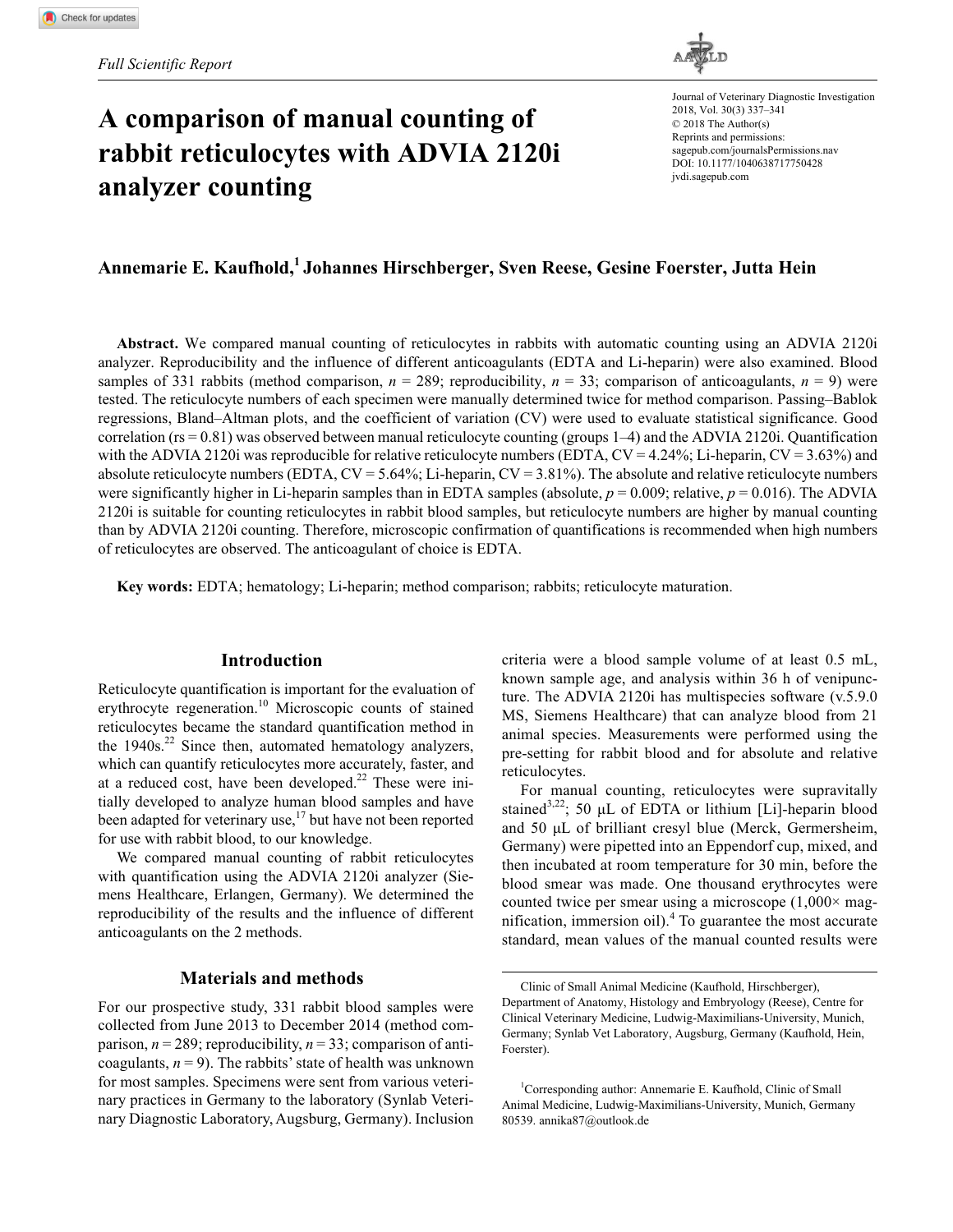**Table 1.** Classification scheme used for rabbit reticulocyte groups.<sup>7,9</sup>

| Reticulocyte group 1                                                                       | Reticulocyte group 2                         | Reticulocyte group 3                              | Reticulocyte group 4                              |
|--------------------------------------------------------------------------------------------|----------------------------------------------|---------------------------------------------------|---------------------------------------------------|
| Ball-shape                                                                                 | Net-shape                                    | Incomplete net-shape                              | Mature-shape                                      |
| Reticulum is a dense network<br>with embedded granules in<br>these youngest reticulocytes. | Loosening and expansion of the<br>reticulum. | Only single fragments of<br>the reticulum remain. | A few widespread granules remain<br>(at least 2). |



**Figure 1.** Maturation stages of rabbit reticulocytes demonstrated with brillant cresyl blue staining.  $1,000 \times$  magnification. A = ballshaped reticulum (group 1),  $B = net$ -shaped reticulum (group 2),  $C =$  incomplete net-shaped reticulum (group 3),  $D =$  mature-shaped reticulocytes (group 4). Bar =  $30 \mu m$ .

used in comparisons. All manual counting was performed and evaluated by the same person to avoid differences between the investigators. The counted reticulocytes were also classified into maturation stages (groups 1–4; Table 1, Fig. 1).<sup>7,9</sup> Manual counting was the reference method for comparison to ADVIA 2120i counts. Reticulocyte maturation was assessed by classification into different stages (Fig. 1), and the stage was considered when comparing the 2 methods.

Results were analyzed using various programs (SPSS Statistics for Windows v.22.0, IBM, Ehningen, Germany; Med-Calc v.15.6, MedCalc Software, Ostend, Belgium; Excel 2013, Microsoft, Redmond, WA).

To compare manual counting with ADVIA 2120i counts, 289 rabbit blood samples (248 EDTA and 41 Li-heparin samples) were collected. Of the evaluated blood samples, 51.9% were from male rabbits ( $n = 150$ ; 118 neutered) and 41.2% were from female rabbits ( $n = 119$ ; 23 neutered). The sex was not known for 20 (7.0%) of the rabbits. The average age was 5.0 y; the youngest animal was 6 mo old, and the oldest was 9 y old.

The Spearman correlation coefficient (rs) was calculated to measure the association between the 2 methods.<sup>11</sup> The association was defined as follows:  $rs = 0.93-0.99$ (excellent),  $rs = 0.80{\text -}0.92$  (good),  $rs = 0.59{\text -}0.79$  (fair),

and  $rs = <0.59$  (poor).<sup>1</sup> After rs was calculated, a Bland– Altman plot was constructed, and a Passing–Bablok regression was performed.<sup>2,12,20</sup>

To determine the reproducibility of quantification results using the ADVIA 2120i, another 33 rabbit blood samples (19 EDTA and 14 Li-heparin samples) were analyzed 5 times in a row. The coefficients of variation (CVs) for EDTA- and Li-heparin samples were then calculated from the average values of each measurement.<sup>14</sup> Reproducibility for manual counting results was calculated from the manual duplicate counting of the 289 rabbit blood samples from the method comparison.

Samples from 9 animals were collected in sufficient blood volume (both Li-heparin and EDTA) for comparison of the anticoagulants. Every sample was analyzed 5 times in a row with the ADVIA 2120i, with 1-min intervals between each quantification  $(n = 9)$ . A Wilcoxon test was performed to compare the anticoagulants.<sup>15,19</sup> The significance level was set at  $p \le 0.05$  (significant),  $p \le 0.005$ , and  $p \le 0.001$  (highly significant). $16$ 

### **Results**

A fair-to-good correlation ( $rs = 0.7{\text -}0.8$ ) was determined between manual counting and the ADVIA 2120i for all comparative measurements ( $n = 289$ ; Table 2). The numbers of reticulocytes quantified by the ADVIA 2120i were significantly  $(p = 0.001)$  lower than those quantified by manual reticulocyte counting. Compared with the absolute reticulocyte numbers quantified by the ADVIA 2120i, those in the manually counted groups were higher, with the following divergences (bias Bland–Altman plot): 27.9% (groups 1–4), 13.1% (groups 2 and 3), 34.0% (groups 1 and 2), and 2.6% (groups 2–4; Table 3). Passing–Bablok regression showed a negative proportional error (slope  $B = 0.7$ ) when ADVIA 2120i quantification and manual counting of groups 1–4 were compared (Table 2).<sup>13</sup> A negative proportional error (slope  $B = 0.8$ ) was observed when ADVIA 2120i counts were compared with relative manual reticulocyte counts of groups 1–3. The correlations between ADVIA 2120i and relative manual counting were good ( $rs = 0.8$ ) for groups 1–4 and 1–3. A negative proportional error was observed when comparing the results of absolute reticulocyte counting by the ADVIA 2120i with manual counts of groups 1–4 and 1–3 (groups 1–4, slope B = 0.7; groups 1–3, slope B = 0.8; Table 2). The lowest proportional error appeared when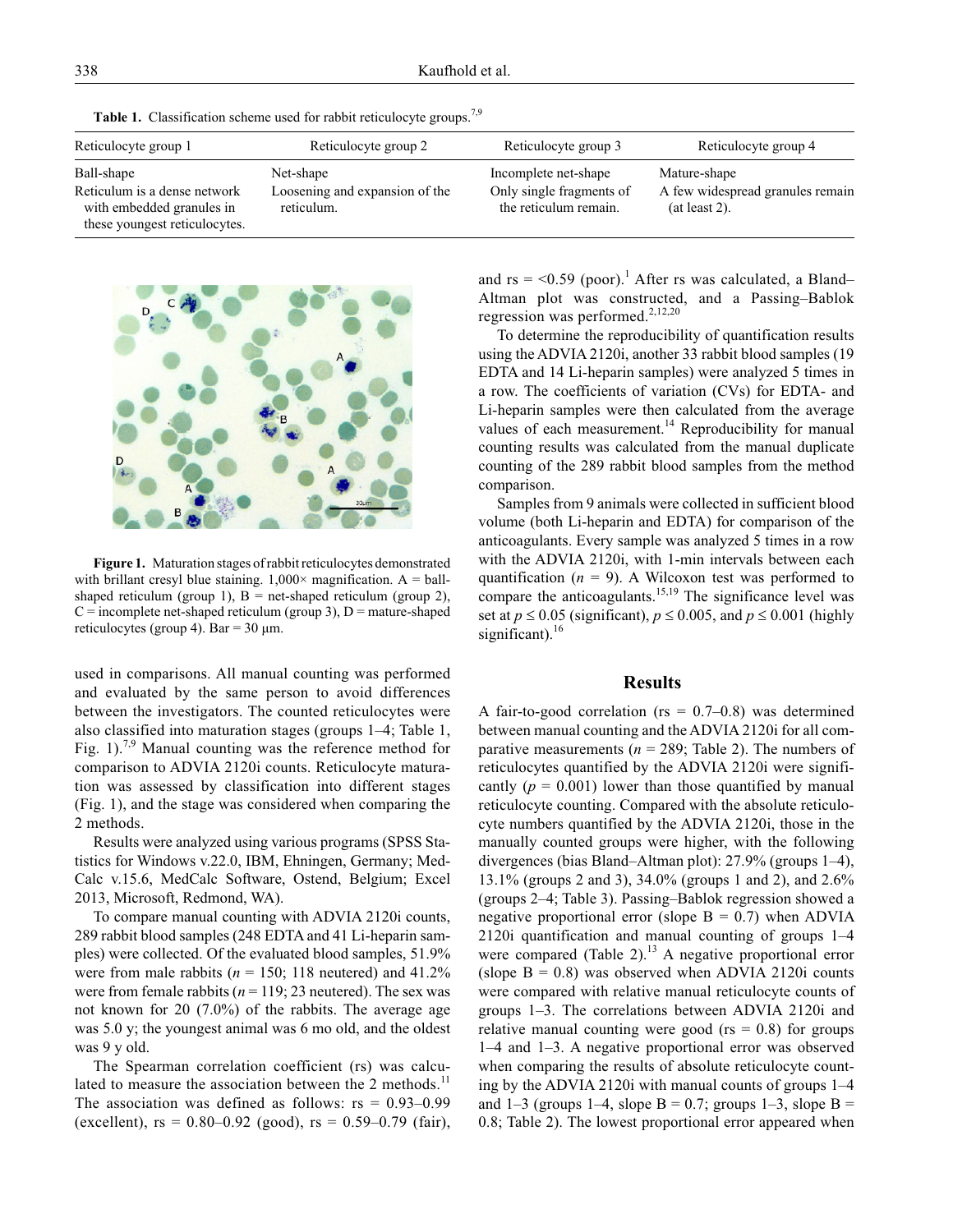| Manual groups                |     | Proportional differences |              | Systemic differences |                 |
|------------------------------|-----|--------------------------|--------------|----------------------|-----------------|
|                              | rs  | Slope B                  | 95% CI       | Intercept A          | 95% CI          |
| Absolute ( $\times 10^9$ /L) |     |                          |              |                      |                 |
| $1 - 4$                      | 0.8 | 0.7                      | $0.7 - 0.8*$ | $-0.5$               | $-10.7-7.5$     |
| $1 - 3$                      | 0.8 | 0.8                      | $0.8 - 0.9*$ | 3.6                  | $-5.1 - 11.4$   |
| $1+2$                        | 0.8 | 1.2                      | $1.1 - 1.3*$ | 21.4                 | $12.1 - 30.9$ † |
| $2 - 4$                      | 0.7 | 1.0                      | $0.9 - 1.1$  | $-10.2$              | $-27.0 - 2.0$   |
| Relative $(\% )$             |     |                          |              |                      |                 |
| $1 - 4$                      | 0.8 | 0.7                      | $0.7 - 0.8*$ | 0.0                  | $-1.5-1.5$      |
| $1 - 3$                      | 0.8 | 0.8                      | $0.8 - 0.9*$ | 1.0                  | $-0.4 - 2.3$    |
| $1+2$                        | 0.8 | 1.2                      | $1.1 - 1.3*$ | 4.0                  | $2.2 - 5.6$ †   |
| $2 - 4$                      | 0.7 | 1.0                      | $0.9 - 1.1$  | $-1.8$               | $-4.5-0.5$      |

|  | <b>Table 2.</b> Agreement between manual counting and ADVIA 2120i counting of rabbit reticulocytes ( $n = 289$ ). |  |
|--|-------------------------------------------------------------------------------------------------------------------|--|
|  |                                                                                                                   |  |

 $1-4$  = classification of reticulocytes<sup>7,9</sup>; 95% CI = 95% confidence interval; absolute = absolute number of manually counted reticulocytes (relative number of reticulocytes  $\times$ number of erythrocytes); intercept A = y-intercept; relative = relative manually counted reticulocytes per 100 erythrocytes; rs = Spearman coefficient of correlation; slope  $B = slope$ .

\* Proportional error.

† Systemic error.

**Table 3.** Means and absolute bias of manual counting and ADVIA 2120i counting of rabbit reticulocytes (*n* = 289).

| Manual groups                | Manual reticulocytes (mean) | ADVIA 2120i reticulocytes (mean) | Absolute bias $(\% )$ |  |
|------------------------------|-----------------------------|----------------------------------|-----------------------|--|
| Absolute ( $\times 10^9$ /L) |                             |                                  |                       |  |
| $1 - 4$                      | 211                         | 159                              | 51.5                  |  |
| $1 - 3$                      | 181                         | 159                              | 22.3                  |  |
| $1+2$                        | 113                         | 159                              | $-46.3$               |  |
| $2 - 4$                      | 163                         | 159                              | 4.1                   |  |
| Relative $(\% )$             |                             |                                  |                       |  |
| $1 - 4$                      | 4.0                         | 3.0                              | 10.0                  |  |
| $1 - 3$                      | 34.0                        | 3.0                              | 4.7                   |  |
| $1+2$                        | 2.2                         | 3.0                              | $-8.2$                |  |
| $2 - 4$                      | 3.1                         | 3.0                              | 1.0                   |  |

 $1-4$  = classification of reticulocytes<sup>7,9</sup>; absolute = absolute number of manually counted reticulocytes (relative number of reticulocytes × number of erythrocytes); absolute bias = difference of the mean of manual and ADVIA reticulocyte counting; relative = relative manually counted reticulocytes per 100 erythrocytes.

relative reticulocyte numbers quantified by the ADVIA 2120i were compared with the manual counts of groups 2 and 3 (slope  $B = 1.0$ ). The correlation was fair (rs = 0.7), which was also observed between absolute reticulocyte numbers of groups  $2-4$  (slope B = 1.0, rs = 0.7; Table 2).

An excellent reproducibility score was obtained for the relative and absolute reticulocyte numbers quantified by the ADVIA 2120i. The CVs were 4.2% and 5.6% for EDTA samples and 3.6% and 3.8% for Li-heparin samples. The CV for absolute reticulocyte numbers was 17.1% for EDTA samples and 16.7% for Li-heparin samples by manual counting. Other CV values are summarized in Table 4. The Wilcoxon test showed that Li-heparin samples had significantly higher relative reticulocyte numbers  $(3.8\%; p = 0.044)$  and significantly higher absolute reticulocyte numbers  $(4.5\%; p = 0.018)$  compared with EDTA blood samples.

### **Discussion**

There was good-to-fair correlation between manual reticulocyte counting and quantification by the ADVIA 2120i. Similarly, a previous study with the blood of cats and dogs reported good correlation between ADVIA 120 and manual quantification of reticulocytes (dog:  $rs = 0.89$ ; cat:  $rs = 0.75$ ). In cat blood, only aggregated reticulocytes were manually counted under the microscope and were compared to quantifications made by the ADVIA 120 (Weissert D. Lasergestützte Erythrozytenanalyse (ADVIA 120 und LaserCyte) bei Hund und Katze mit Auswertung der Erythrozytenmorphologie [dissertation]. Gießen, Germany: Justus Liebig-University, 2011). Another study compared the number of reticulocytes quantified by the Sysmex XT-2000iV (Sysmex, Norderstedt, Germany) and the ADVIA 120 in dog, rat, and mouse blood<sup>15</sup>; excellent to fair correlations were observed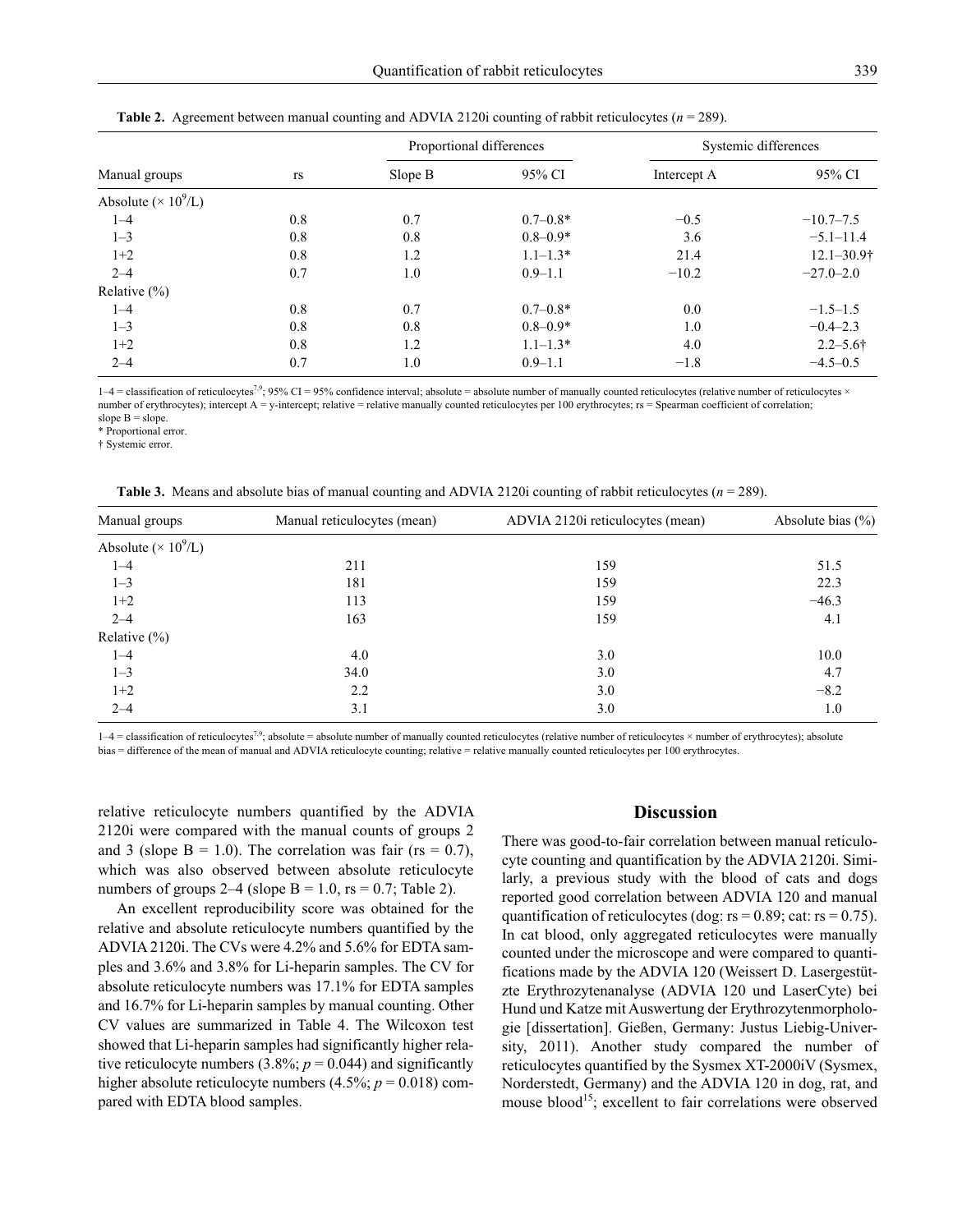|                                     |                            | CV(%)                  |                         |                          |  |
|-------------------------------------|----------------------------|------------------------|-------------------------|--------------------------|--|
|                                     |                            | Manual                 |                         | <b>ADVIA</b>             |  |
| Parameter                           | <b>EDTA</b><br>$(n = 248)$ | Li-heparin<br>$(n=41)$ | <b>EDTA</b><br>$(n=19)$ | Li-heparin<br>$(n = 14)$ |  |
| Absolute reticulocyte numbers group |                            |                        |                         |                          |  |
| $1-4 \times 10^9$ /L)               | 17.1                       | 16.7                   | 5.6                     | 3.8                      |  |
| $1-3 \times 10^9$ /L)               | 22.5                       | 19.5                   |                         |                          |  |
| Relative reticulocyte numbers group |                            |                        |                         |                          |  |
| $1-4(%)$                            | 17.2                       | 18.2                   | 4.2                     | 3.6                      |  |
| $1-3(%)$                            | 19.8                       | 21.9                   |                         |                          |  |

**Table 4.** Coefficient of variation (CV) of rabbit reticulocytes analyzed by ADVIA and manual reticulocyte counting.

Classification of the manual counting in maturation stadia.<sup>7,9</sup> Absolute reticulocyte number = absolute reticulocyte number (relative reticulocyte number × erythrocyte number), analyzed by ADVIA or manual counting);  $n =$  number of rabbits; relative reticulocyte number = relative reticulocyte numbers in %, analyzed by ADVIA or manual counting.

(dog:  $r = 0.95$ ; rat:  $r = 0.78$ ; mouse:  $r = 0.76$ ).<sup>15</sup> In our study, we found a correlation of <0.90, which indicates that one or both measuring methods had higher statistical variance. The statistical variance was larger in manual counting than in ADVIA counting (Table 2).

In our study, the results of both methods were inversely proportional. Similar findings were shown in a previous comparison of manual reticulocyte counting with the ADVIA 120 in dog blood (relative reticulocyte number: slope  $B = 0.91$ , absolute reticulocyte number: slope  $B =$ 0.94; Weissert, 2011).

In a previous study, a higher number of reticulocytes were counted by the Sysmex than by the ADVIA 120.<sup>15</sup> It was suggested that immature, RNA-rich, and juvenile reticulocytes may have contributed to higher reticulocyte numbers as counted by the Sysmex.<sup>15</sup> The Sysmex analyzer classifies reticulocytes from all animal species into 4 groups, whereas the ADVIA 120 classifies reticulocytes into 3 groups.<sup>15</sup> Therefore, in our study, we compared maturation stage groups 1–4 and 2–4 with the ADVIA 2120i results. The comparison of manual reticulocyte counting of groups 2–4 with ADVIA 2120i counting gave the best result (Table 2). There was a significant difference in the total number of reticulocytes in groups 1–4 and groups 2–4. In our study, group 1 reticulocytes comprised 22.3% of the total reticulocytes, group 2 comprised 31.4%, and group 3 comprised 32.3%. Group 4 reticulocytes were the least represented and comprised 13.2% of total reticulocytes. We believe that the ADVIA 2120i does not count the young group 1 reticulocytes, as suggested by the previous study. This is clinically relevant for reticulocyte counting because a divergence of only  $\pm 10\%$  from the initial value can be tolerated.<sup>8,15</sup>

We observed good reproducibility of reticulocyte quantifications using the ADVIA 2120i analyzer. The reproducibility of reticulocyte quantifications in EDTA blood by the ADVIA 2120i analyzer has been examined previously (Dura A. Blutzellzählung und -differenzierung bei Pferd und Schwein mit dem Hämatologiesystem ADVIA 120: Gerätevalidierung und Softwareadaptation [dissertation]. Gießen,

Germany: Justus Liebig-University, 2006; Holsteg M. Softwareadaptation und begleitende Evaluation des Hämatologiesystems ADVIA 120 für die Tierart Rind: Erstellung von hämatologischen Referenzbereichen für die Rinderrassen schwarzbunte Holstein und deutsches Fleckvieh [dissertation]. Gießen, Germany: Justus Liebig-University, 2002; Weissert, 2011). Fair reproducibility of absolute reticulocyte number ( $CV = 10.3\%$ ) and good reproducibility of the relative reticulocyte number  $(CV = 4.8\%)$  was reported in canine blood (Weissert, 2011). In pig blood (Dura, 2006), fair reproducibility  $(CV = 9.8\%)$  was reported, and poor reproducibility of reticulocyte numbers was observed in cattle blood (CV  $= 33.0\%$ ; Holsteg, 2002). In contrast to our study using rabbit blood, these investigations were performed using the earlier ADVIA 120 model. The reproducibility of manual reticulocyte counting was clearly poor compared with ADVIA 2120i counting. This is supported by a previous investigation that showed CV values of 15–40% from manual counting, depending on the investigator.<sup>7</sup> Fair-to-poor reproducibility of manual reticulocyte counting  $(CV = 20\% - 50\%; CV =$ 8.3%–44.2%) was reported in previous studies.<sup>6,23</sup> In our study, the investigators' CV was 17% for both EDTA and Liheparin blood (reticulocyte groups 1–4). In comparison with the mentioned studies, this was a good result (Table 4).

Although manual reticulocyte counting is not a very reliable and challenging method, it is still considered the gold standard when an automated reticulocyte analyzer is not available.<sup>4,5,18,23</sup> Because we did not have a second hematology analyzer available in our study, manual counting was used as a standard method for comparisons, as suggested by the International Council for Standardization in Hematology.<sup>4</sup> The accuracy of manual counting depends on the investigator, and variations between investigators can be high.<sup>13,21</sup> For this reason, all manual counting was performed by the same person in our study. The classification of reticulocytes is important and is one of the main sources of error.<sup>23</sup> Major differences between individual investigators because of solitary granules could be observed.<sup>21</sup> The error rate was 30% when reticulocyte morphology was not